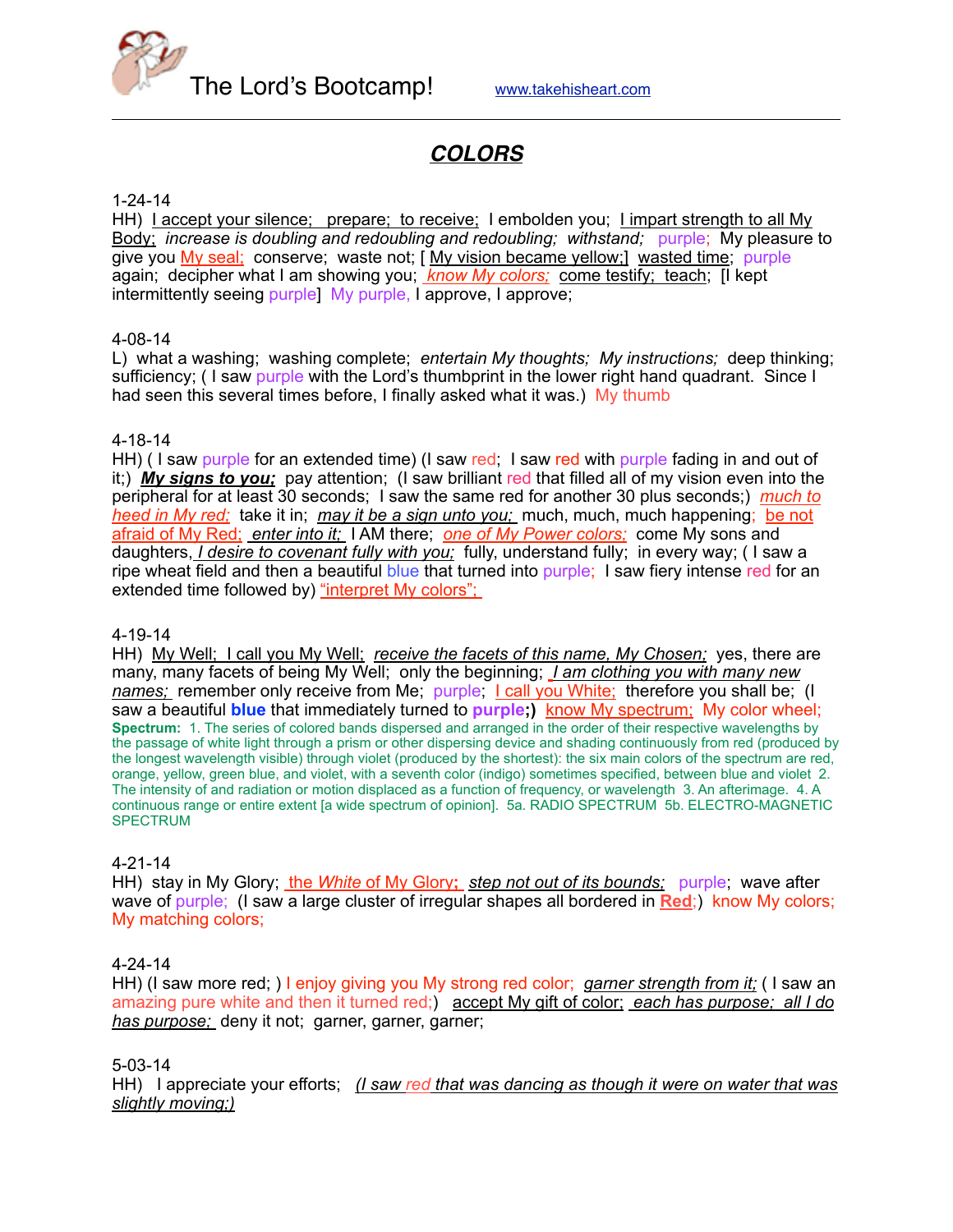#### 5-06-14

HH) Joyful, Joyful; full of Joy; full, understand?; *so much ahead, be full of My Joy; full;* allow yourselves to be truly full of Me; of My Joy; let your Joy be full; (purple;) there is *healing in My song;* ( purple;) Yes, My Purple; I give the blessings of My Purple; (My field of vision was then completely filled with a most beautiful purple;) Solace; *(Red;*) *one by one I restore;* restoration unto perfection; be thou renewed;

## 5-10-14

L) Hush now; My holy ones must hush; (purple w/ thumb) (He knew I wondered why I so often saw His thumb in the purple) *so you know My hand is in it;* My right hand;

## 5-21-14

L) Rejoice and be Glad; blue turned to purple. *I AM yours, you are Mine;* [I saw blue with His thumb on it twice] blood of My Blood; I deign it so; receive it; keep it in place; truth to purify

## 6-20-14

HH) enter into forgiveness; deem it necessary; Purple; *forgive the blinded;* deep purple; must know facets of forgiveness; *know the depths of My forgiveness;* [ saw a light shade of green] new growth; [I asked for perfect roots for the new growth.] *well spoken; My chosen must operate in the depths of this realm; true, honest forgiveness;*

#### 7-11-14

HH) I held out my hands to lift silence. Immediately *I felt the weight of the silence I was lifting.* I was like this for 5 or more minutes. *All things have substance;* I started to move to write what He said. you can remember; As I continued to hold out the silence. I began to feel heat coming from it onto my palms. After a bit I realized *something was happening to my eyes and I knew somehow it was connected to the silence I was holding and the heat it was producing.* **You shall see;** I continued to hold out the silence a bit longer. take it up slowly; I took it up keeping my palms out flat and then extending them on up. He had me turn my hands so that the palms were flat again only with the fingers pointing back instead of forward. I knew I was to lower them back down now that **His silence was mixed with mine.** *I didn't know what to do with it until my hands were down*. He then showed me to place my hands on my head, which surprised me. My whole field of vision was then purple. It's hard to describe, but *it was more than my field of vision that was purple* and it lasted a while. Now write; *My Seal; your vision has My Seal; carries My Seal;* 

## 7-16-14

HH) [I did and then saw purple.] blessings in My purple; over think not; follow My lead; obey a must; without question; fret not, fret not; I know best; tell them; [Red] yes, My Red; a sign of what's coming;

## 8-14-14

HP) *receive My seal; of approval; My Purple Seal; know I approve;* know; let there be no doubt; let it not in; [I saw a flash of white.] clean, pure; My saints

## **10-12-14**

**HH) (I kept seeing Red in the midst of His words and each time I closed my eyes.) (He showed me to scoop up His words He'd given especially in the HH and lift them on up to Him so I did.)** *My words are entering into your blood through your fingers;* **(I saw the deepest Red square surrounded by white.)** *Red surrounded by white is Holy, is My covenant; My promise to you;* **yes, breathe Me in; Our love is great;**

## 3-11-15

**HP) be prepared; Our Journey; (DDRT) Our Journey like nothing you've ever experienced; (DDRT) (I asked what the deep, deep red meant.) I am committed; (DDRT)**